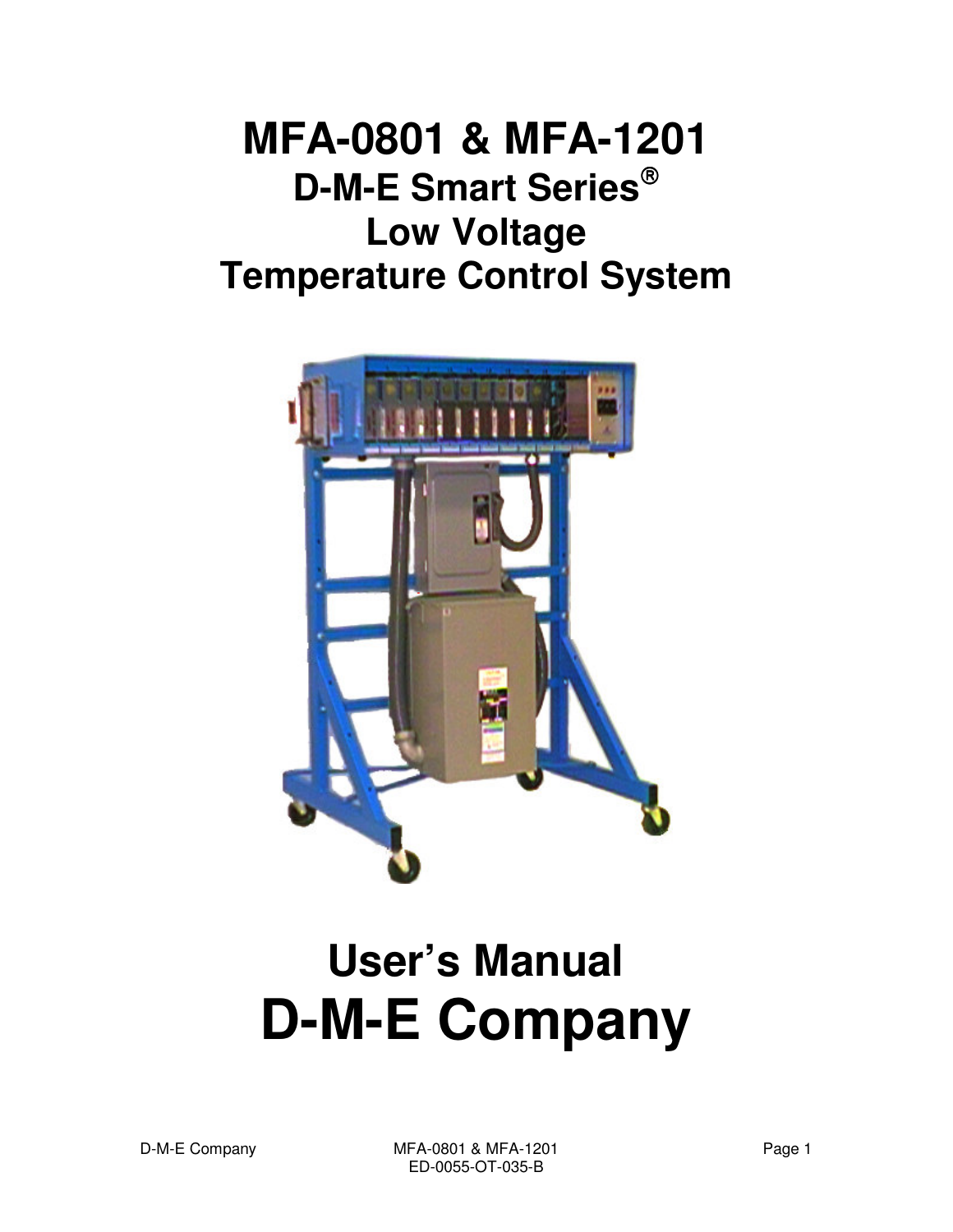Copyright © D-M-E Company 1995. All rights reserved.

D-M-E Company products are covered by USA and foreign patents, issued and pending. Information in this publication supersedes that in all previously published material. Specifications and any changes are reserved.

Printed in the United States of America

**D-M-E Company 29111 Stephenson Highway Madison Heights, MI 48071** 

D-M-E Company and D-M-E are registered trademarks of D-M-E Company.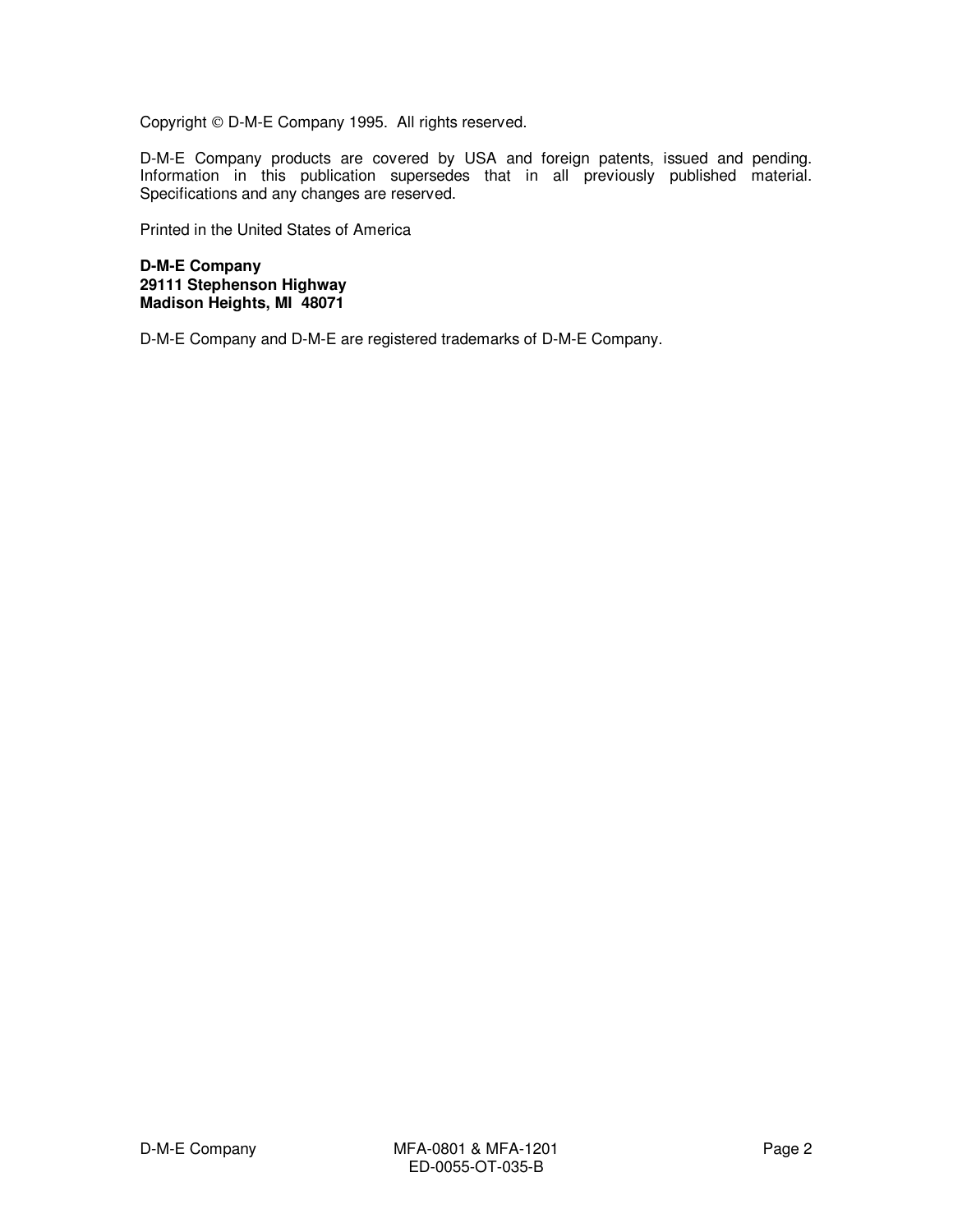## **WARRANTY**

D-M-E Company warrants that this product will be free from defects in materials and workmanship for a period of one (1) year from the date of shipment. If any such product proves defective during this warranty period, D-M-E Company, at its option, either will repair the defective product without charge for parts and labor, or will provide a replacement in exchange for the defective product.

This warranty shall not apply to any defect, failure or damage caused by improper use or improper or inadequate maintenance and care. D-M-E Company shall not be obligated to furnish service under this warranty a) to repair damage resulting from attempts by personnel other than D-M-E Company representatives to repair or service the product; b) to repair damage resulting from improper use or connection to incompatible equipment; or c) to service a product that has been modified or integrated with other products when the effect of such modification or integration increases the time or difficulty of servicing the product.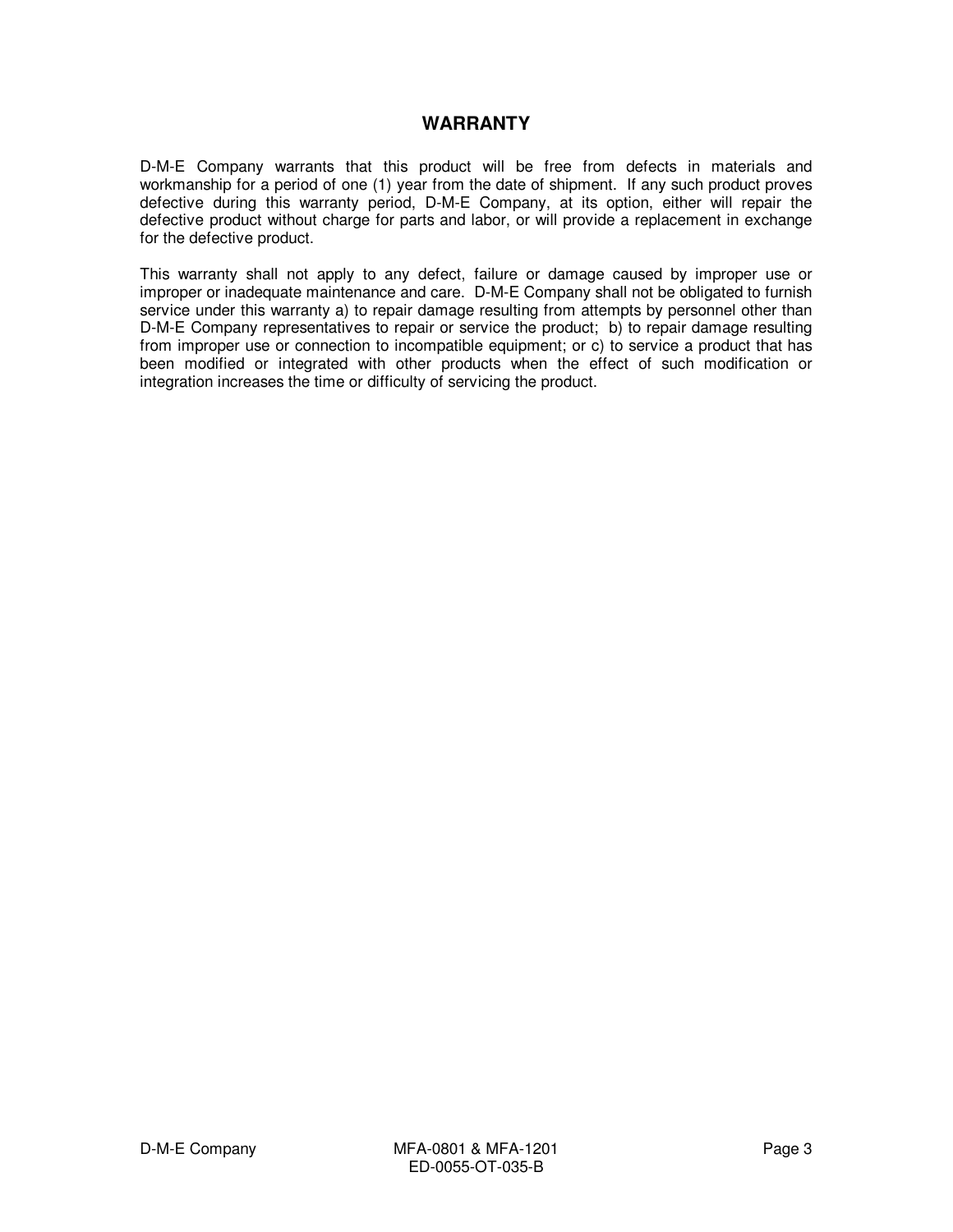## **SAFETY**

D-M-E Company products have been designed to be safe and simple to operate. As with any electronic equipment, you must observe standard safety procedures to protect both yourself and the equipment.

#### **To Prevent Injuries:**

- To avoid electrical shock or fire hazard, do not apply voltage to a terminal that exceeds the range specified for that terminal.
- To avoid mechanical injury, electrical shock or fire hazard, do not operate this product with covers or panels removed.
- To avoid electrical shock or fire hazard, do not operate this product when wet.
- To avoid injury or fire hazard, do not operate this product in an explosive atmosphere.

#### **To Prevent Product Damage:**

• Do not operate this product from a power source that applies more than the voltages specified.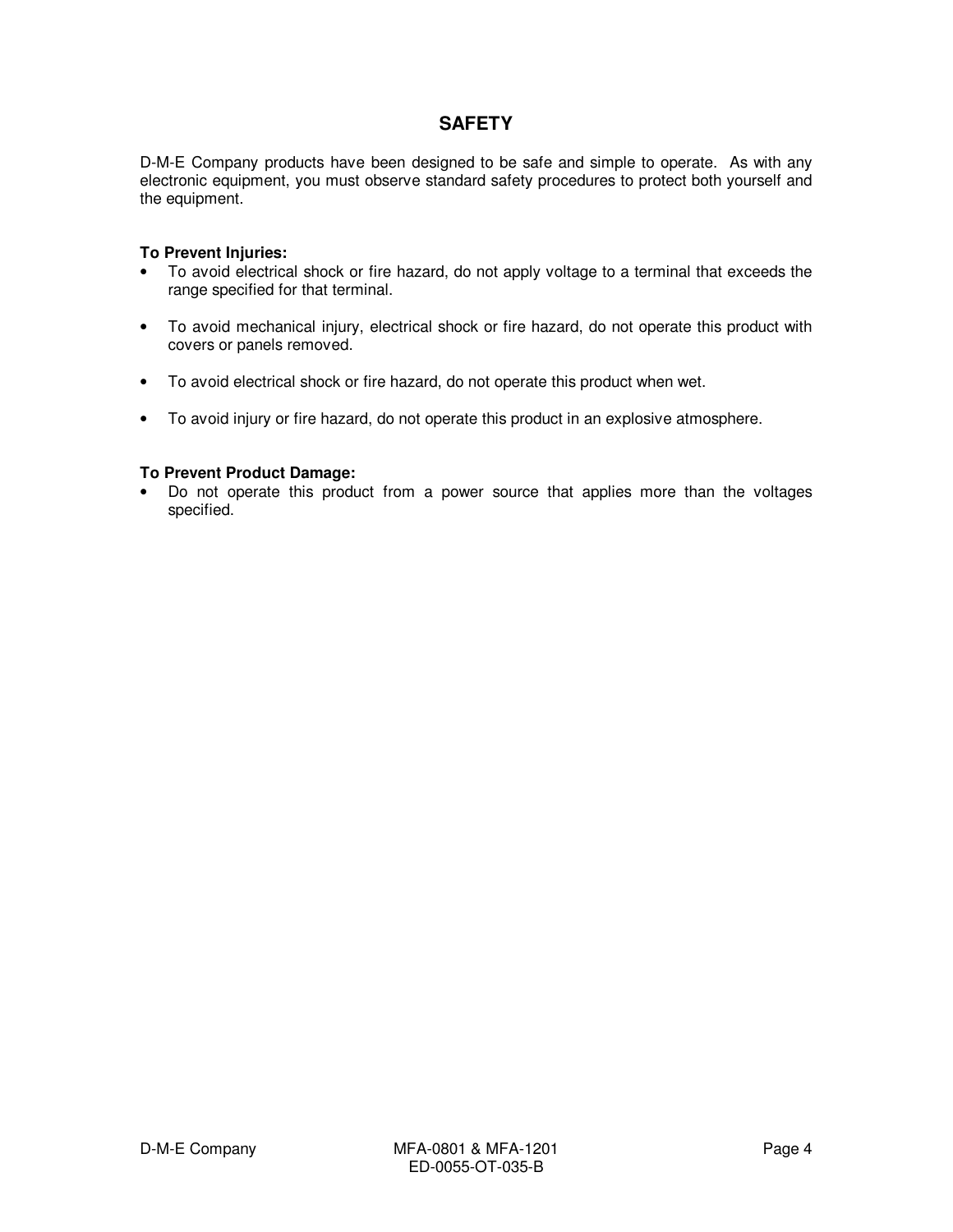## **D-M-E Smart Series Low Voltage Temperature Control System**

## **MFA-0801 & MFA-1201**

## **GENERAL DESCRIPTION**

This manual describes the installation, operation, servicing and safety procedures for the D-M-E Smart Series Low Voltage Temperature Control System.

The D-M-E Low Voltage mainframe is designed as a closed-loop power distribution and temperature controlling system. When it is used in conjunction with D-M-E temperature controls, this system provides the user with premier temperature control capabilities. The Low Voltage CSS temperature controllers designed specifically to operate with this system, control low voltage heaters in your injection molding process. This type of temperature control provides the operator with superb operator interface, ease of use, and simplicity.

The mainframe is separated into two different voltage sections: Zones 1 through 4 are **standard high voltage** control zones that can be configured to operate at either 120 VAC or 240 VAC. Zones 5 through 12 in a 12 zone frame, and zones 5 through 8 in an 8 zone frame, are **low voltage** (24 VAC) control zones. Any of D-M-E's standard temperature controllers or accessories will function in the high voltage section of the frame. **TEMPERATURE CONTROLLERS WILL OPERATE IN ZONES 5 AND HIGHER.** These controllers are designed specifically to work with 24 VAC heaters.

The power / thermocouple connector, located on the left side of the unit, is designed to maximize the power output capabilities of this temperature control system. It is designed to deliver 15 amps of current, which will support the needs of most situations.



#### **Figure 1 - Power / Thermocouple Connector**

This unit also has a built-in cooling fan, a circuit breaker and power input terminal block (see figure 3), making interface easy. Also, neon indicators illuminate advising that power is on (see figure 4).

## **FEATURES**

Each mainframe is constructed with heavyduty steel framework and includes a built-in cooling fan, connectors for control modules and a multi-pin power / thermocouple connector for interfacing with your mold. Interfacing is accomplished through a power output / thermocouple input cable for each frame. D-M-E can also supply special temperature control systems to meet your special requirements.

Low voltage mainframes are equipped with<br>a communications strip that allow a communications strip that allow temperature control modules to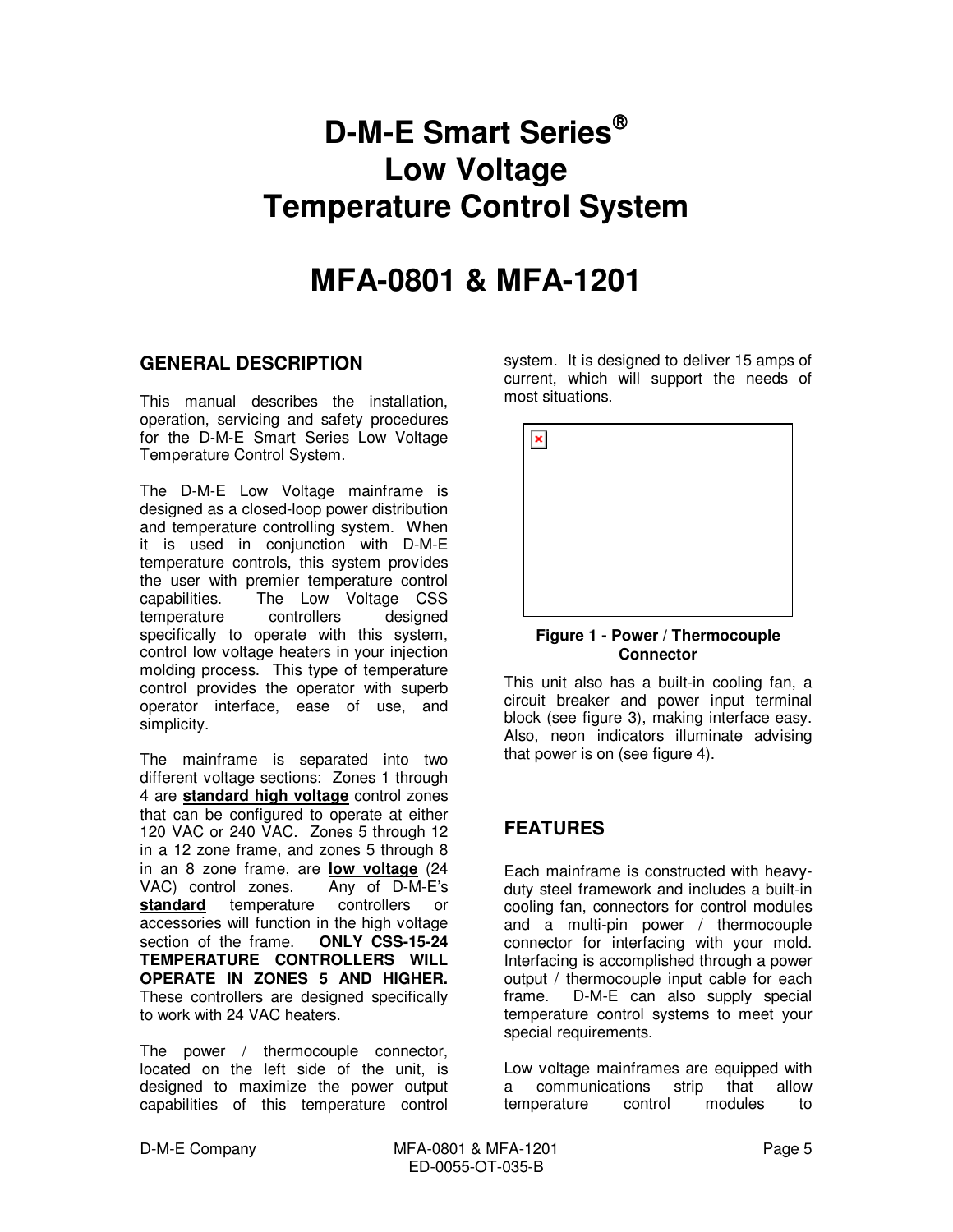communicate with a TAS-05-02 or a CIM-01-02 module. This communication strip employs a serial communications link which is used to receive and transmit data between the temperature control modules and various accessory modules. This communications link can also interface with various host computers for control and monitoring purposes via the CIM-01-02 module. This communication feature is accomplished through a communications motherboard (strip) which is mounted on the mainframe connector mounting plate just above the edge card connectors. Although the features and communications capability will be continually added to and upgraded. the communications scheme and hardware will remain constant. This communications strip is installed at the factory. Notice that each zone in the mainframe has its own discrete address. With the address scheme used, it is possible to have up to 64 discrete addresses. Addressing is accomplished by cutting the solder links in the address lines, located on the rear of the communications strip. When a link is cut, it represents a binary 1; when it is not cut, it represents a binary 0. The standard numbering scheme is as follows: Looking at the back of the motherboard, we start at the extreme right with zone #1 which is coded in binary as "0001". Moving to the left, zone #2 is coded "0010" and zone #3 is "0011". etc., up through binary #63, with the 64th zone being coded binary "0000".

## **WORLDWIDE WIRING CAPABILITIES**

Unless otherwise specified, all Smart Series mainframes will be supplied to accept 240 VAC, 3 phase, 4 wire, input power. Wiring diagrams included in this manual are also located on the back panel of the mainframe. Wiring diagrams illustrate the variety of other voltage, phase and load balancing arrangements possible (such as 380-415 VAC, 3 phase; 208-240 VAC, single phase; and 110-120 VAC, single phase). These wiring adjustments can be performed in the field to suit the requirements of the application. Or, if specified at the time of original order, D-M-E will supply the

mainframe configured to suit your input power application requirements.

## **UNPACKING AND INSPECTION**

- 1. After unpacking, inspect your mainframe and check for any damage that may have occurred during shipment.
- 2. Check the circuit breaker disconnect and neon phase voltage indicators for damage.
- 3. Check for proper operation of circuit breaker by flipping breaker on and off with no voltage applied.
- 4. Check power output / thermocouple input connector for any physical damage.
- 5. Check AC input power wiring. The power input diagram is located on the back panel of the mainframe. This diagram indicates the input voltage configuration that was prewired at the factory. Make sure it matches what you ordered.

## **SAFETY**

**SERVICE AND INSTALLATION OF THIS EQUIPMENT SHOULD ONLY BE ATTEMPTED BY QUALIFIED SERVICE PERSONNEL FAMILIAR WITH HIGH VOLTAGE ELECTRICAL CIRCUITS.** 

**NOTE: ALL NATIONAL AND LOCAL ELECTRICAL CODES MUST BE FOLLOWED WHEN CONNECTING THIS EQUIPMENT.**

**WARNING:** When connecting AC power input cable, it is necessary to remove the mainframe back panel. Do not apply power to this cable or the unit when the back panel is removed.

**DANGER:** Do not connect AC power input cord to your in-plant power distribution system until mainframe back panel is securely in place.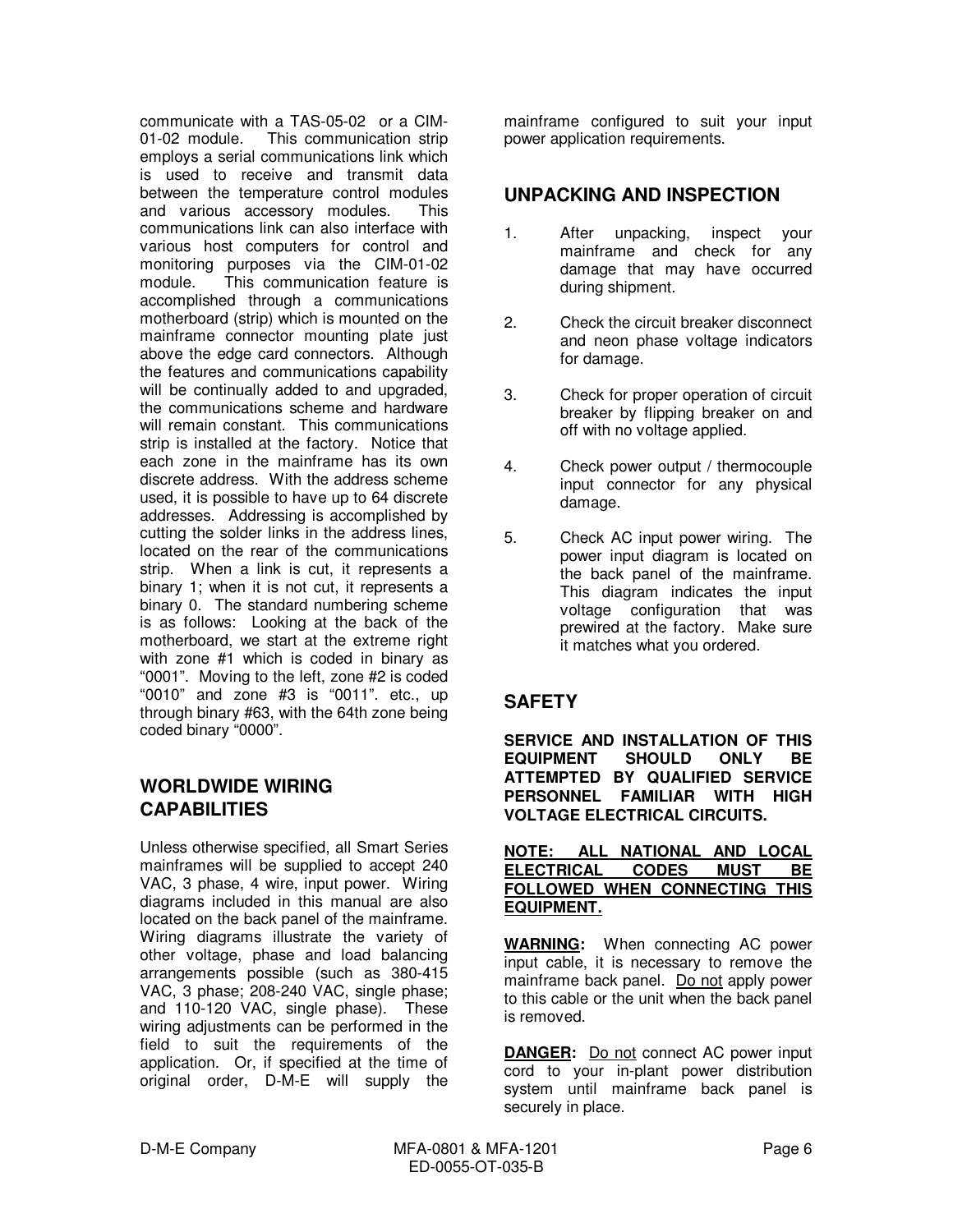**DANGER:** Do not attempt to insert low voltage modules into high voltage zones. Certain catastrophic failure of the module and possible injury to humans in the area may result.

**DANGER:** Do not attempt to defeat the rejection scheme on low voltage modules as certain catastrophic failure of the module and possible injury to humans in the area may result. Do not remove the rejection rod on the module.



**Figure 2 - Rejection Rod on Low Voltage Modules (Do Not Remove)** 

## **DANGER - HIGH VOLTAGE**

If it becomes necessary to service this equipment after AC input connections are complete, make sure that your in-plant disconnect mechanism is in the "OFF" position and is secured in the "OFF" position by a padlock or other means provided by the manufacturer of the disconnect mechanism. A **"LOCK-OUT"** mechanism is recommended to prevent power from being accidentally turned-on.

## **INSTALLATION**

1. You are installing a piece of electronic equipment which is delicate and should not be subjected to any physical or environmental abuse. Select a cool, dry, well-ventilated, environmentally clean location, away from heat, moisture and liquid carrying lines, i.e.: water cooling hoses, hydraulic hoses, etc.

- 2. Low Voltage systems are shipped from the factory pre-wired for 240 VAC, 3 phase. Other voltage configurations are available on request (e.g. 240 VAC, single phase; 120 VAC. single phase).
- 3. Select the supply line input wire size according to national and local<br>electrical codes. Refer to electrical codes. Refer to mainframe serial number label for amperage rating of circuit breaker in your mainframe.
	- a) Remove mainframe back panel by removing screws around the perimeter of the panel.
	- b) Insert input cable through access hole provided on the right side of the mainframe.
- 4. Connect your AC input cord to the input terminal block as shown on the rear panel for the input voltage configuration you are attaching to.

## $\Box$

## **Figure 3 - Power Input Terminal Block**

- a) **WARNING:** Make sure that the chassis has been earth grounded before applying power.
- b) Take up excess slack in cable and secure with strain relief clamp provided on outside of cabinet.
- 5. If it becomes necessary to change to a voltage configuration other than what the system was prewired for at the factory, it will be necessary to follow the following instructions:
	- a) For 208-240 VAC, 3 phase, refer to figure 12.
	- b) For 380-415 VAC, 3 phase, refer to figure 13.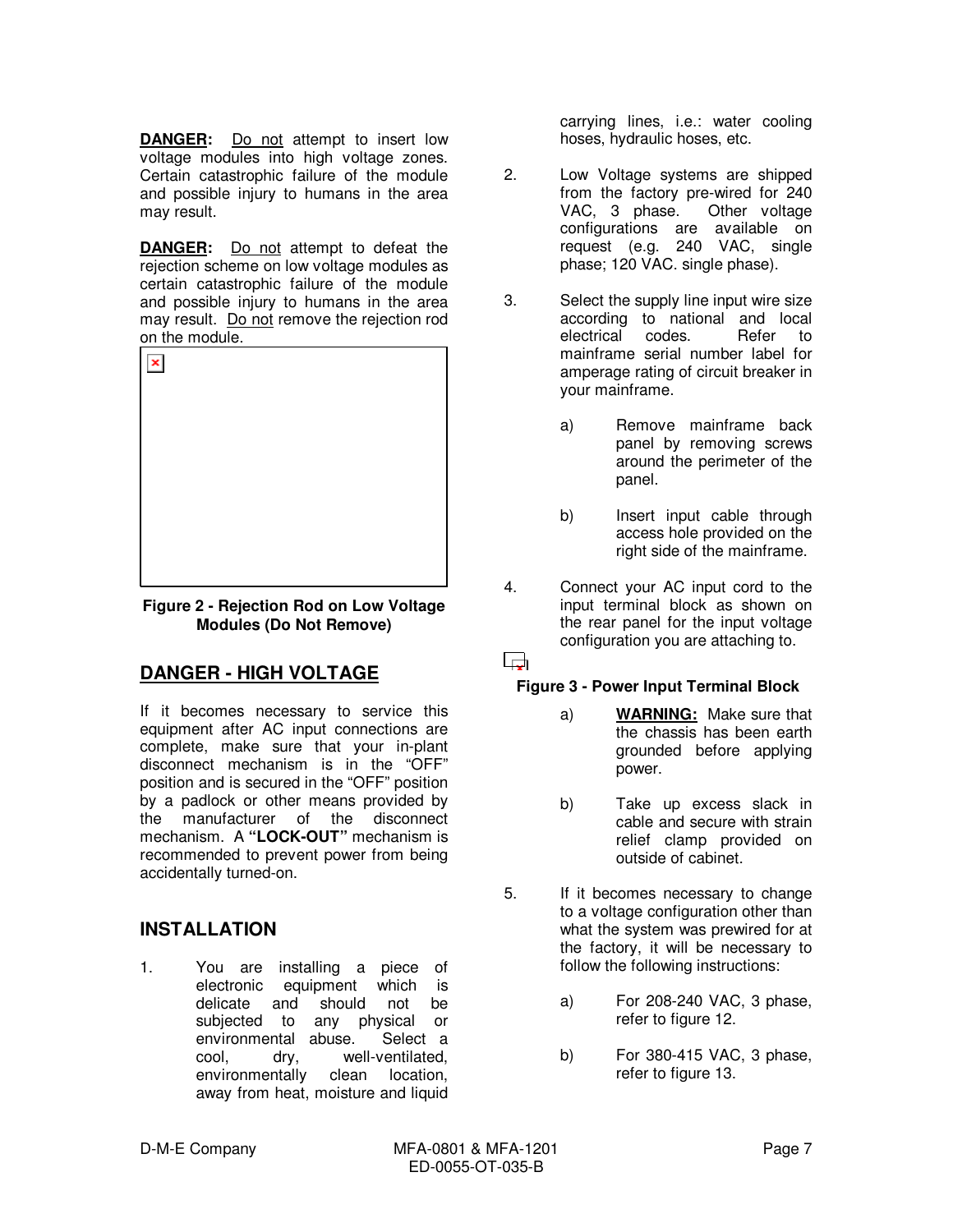- c) For 240 VAC, single phase, refer to figure 14.
- d) For 120 VAC, signal phase, refer to figure 15.
- 6. Make sure mainframe back panel is securely in place before connecting power to mainframe
- 7. Route AC input cable to a branch circuit (service) disconnect switch and attach leads to fused side of switch. Be sure ground lead is attached to a good earth ground.
- 8. Where required, insert appropriate fuses in fused disconnect box.
- 9. Connect power / thermocouple cable to mainframe and mold.
- 10. Refer to Module Specifications sheets supplied with module for front panel controls and module operation for the specific module being used.

#### **WARNING: BEFORE APPLYING POWER, MAKE SURE ALL NATIONAL AND LOCAL ELECTRICAL CODES HAVE BEEN FOLLOWED AND ALL SAFETY PRECAUTIONS ARE TAKEN.**

**IMPORTANT:** For mold wiring and heater connection information, refer to mold connector wiring diagram.

## **OUTPUT CURRENT LIMITATIONS**

Each Low Voltage 8 and 12 zone Smart Series mainframe is equipped with a threepole, fast-acting 50 amp magnetic circuit breaker, (see figure 4). This circuit breaker limits the maximum input and output current of the mainframe and protects the mainframe internal wiring. The output current limitation for each frame is determined by the size of the circuit breaker in the mainframe.

WARNING: Before inserting or removing any modules from the mainframe, turn the power "OFF" by flipping the circuit breaker

handle to the "OFF" position. Otherwise, certain module damage will occur.



**Figure 4 - Circuit Breaker Panel** 

## **MAINFRAME WIRING**

Provided in this booklet, (figure 17), is a schematic diagram of a standard 12 zone low voltage mainframe. Connectors J1 through J12 (J1 through J8 in an 8 zone mainframe), are the module edge card connectors shown with their respective interconnections. Refer to edge connector for printed circuit board connections (see figure 5). Note that the AC input power contact #6 and #7 on the edge card connector are specifically designated for 240 VAC in zones 1 through 4, and 24 VAC in zones 5 or higher (low voltage zones).

The module output power is connected to the mainframe power / thermocouple connector, located on the left side of the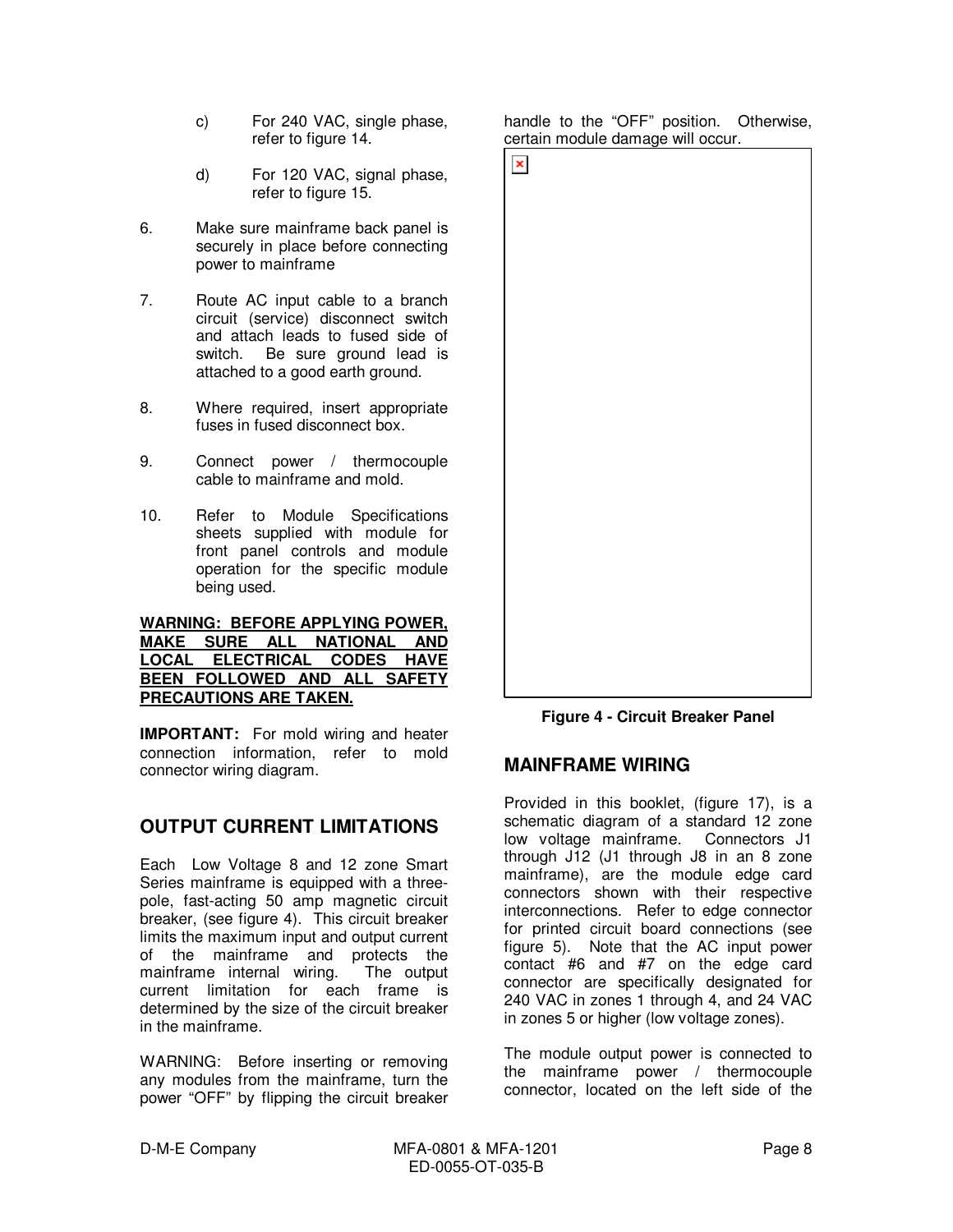mainframe, via contact #4 and #5 of the edge card connector.



**Figure 5 - Rear View of Edge Card Connector** 

Thermocouple (T/C) input is accomplished by connecting the cable to the power / thermocouple connector located on the left side of the mainframe. The T/C signal is attached to the appropriate module via T/C extension wires connecting the T/C input connector to contacts #1 and #2 on the appropriate module edge card connector. Refer to figure 5, and note that thermocouples are connected to contact #1 which is positive (white wire) and contact #2 which is negative (red wire). A schematic of the mainframe power / thermocouple connector is also provided in this booklet (see figure 17).

Altering the wiring in the rear cabinet to configure the mainframe for a different<br>voltage or phasing situation, is voltage or phasing situation, is accomplished by using "Push-On" terminals. These terminals provide a fast and easy method for configuring the mainframe for alternate wiring configurations that can be easily adjusted in the field (see figure 6).



**Figure 6 - "Push-On" Terminals** 

## **TEMPERATURE CONTROL SYSTEM CONSIDERATIONS:**

There are many factors to consider when employing a temperature control system. All power requirements should be examined to make sure that the control system is matched to the heaters that are intended to be controlled:

- 1. Are the heaters 240 VAC or 120 VAC or 24 VAC?
- 2. What is the wattage of the heater? Is the module's output amperage capability adequate for the heater to be controlled?
- 3. Is the control system sized adequately for all heaters that need to be controlled?
- 4. Is the input power three phase or single phase?
- 5. Does the wiring configuration of the mainframe match the power distribution system that is to be used?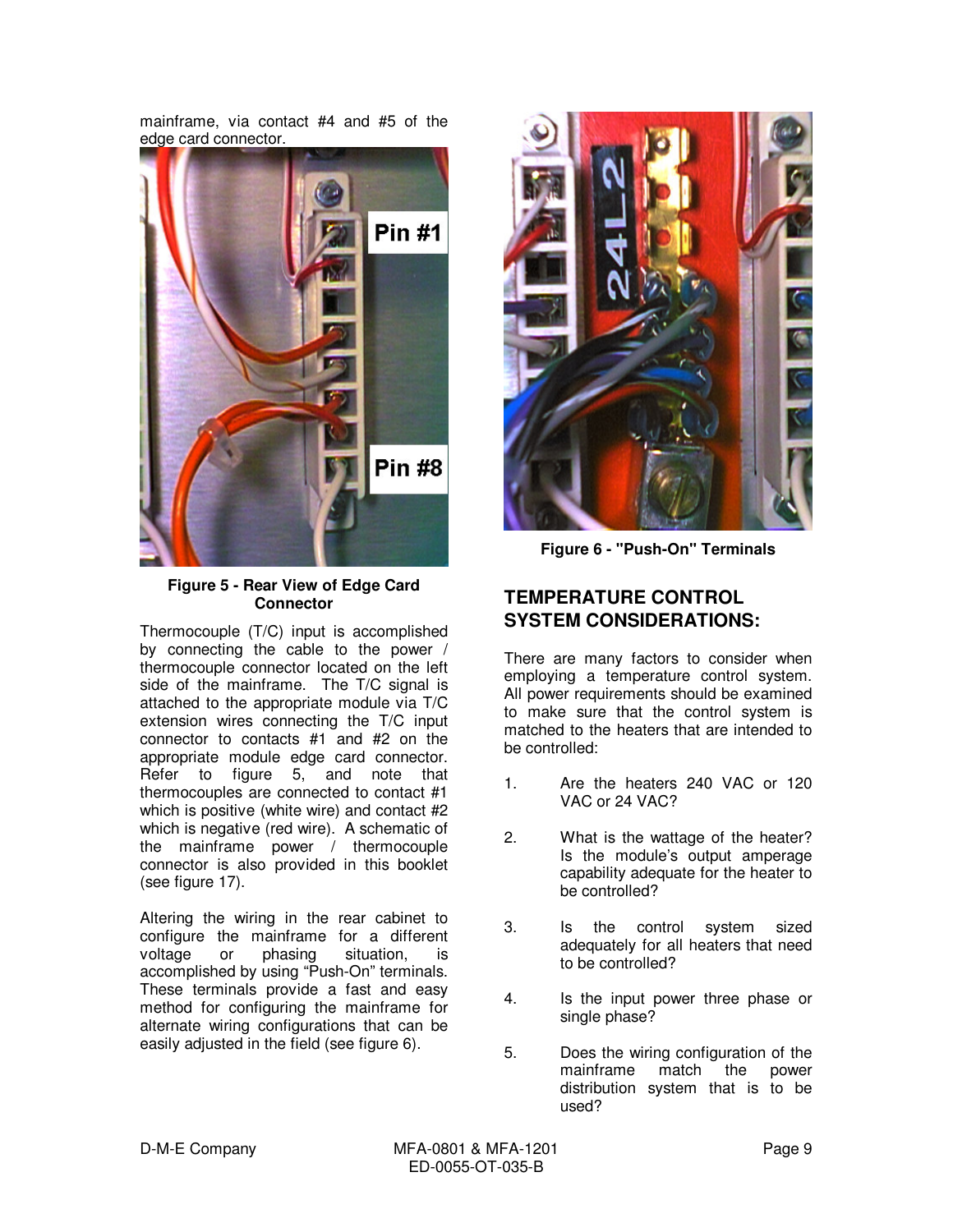## **TEMPERATURE CONTROL THEORY CONSIDERATIONS:**

In any temperature control system, it is important to minimize the lag time between the heat source (heater) and the heat sensor (thermocouple). The lag time is the time it takes for the heat to travel from the heater to the thermocouple. It is very important to keep the physical distance between the heater and the thermocouple at an absolute minimum. Best results are obtained when the heater and thermocouple are in an integral unit, such as D-M-E's "HCTC" series heaters. The greater the distance between heater and sensor (thermocouple), the greater the control error and difficulty.

Make sure that the heater to be used has adequate power (wattage) to elevate the material to be heated to the desired temperature.

If you have any questions or require additional information, contact your local D-M-E representative.

## **CONNECTORS AND CABLES:**

D-M-E inventories a standard mold cable that interfaces with both a 12 zone low voltage mainframe or an 8 zone low voltage mainframe. Though this cable is wired for 12 zones, it is used on both a 12 zone or an 8 zone mainframe. It is available in 10 or 20 foot lengths, or special lengths on request.



**Figure 7 - Power / Thermocouple Cable** 

## **TERMINAL MOUNTING BOXES:**

D-M-E also inventories terminal mounting boxes to provide an easy and economical method of mounting the power / thermocouple connectors on the mold.



#### **Figure 8 - Terminal Mounting Box (top), and Mold Power / Thermocouple Connector (bottom)**

## **TRANSFORMER KITS:**

D-M-E inventories three standard sizes of step-down transformers: 6, 9 and 15 KVA. Each transformer steps voltage down from 480 VAC, 3 phase, to 240 VAC, 3 phase, in 6, 9 and 15 KVA ratings. Other transformer sizes are also available on special request.



**Figure 9 - Edge Connector Kit**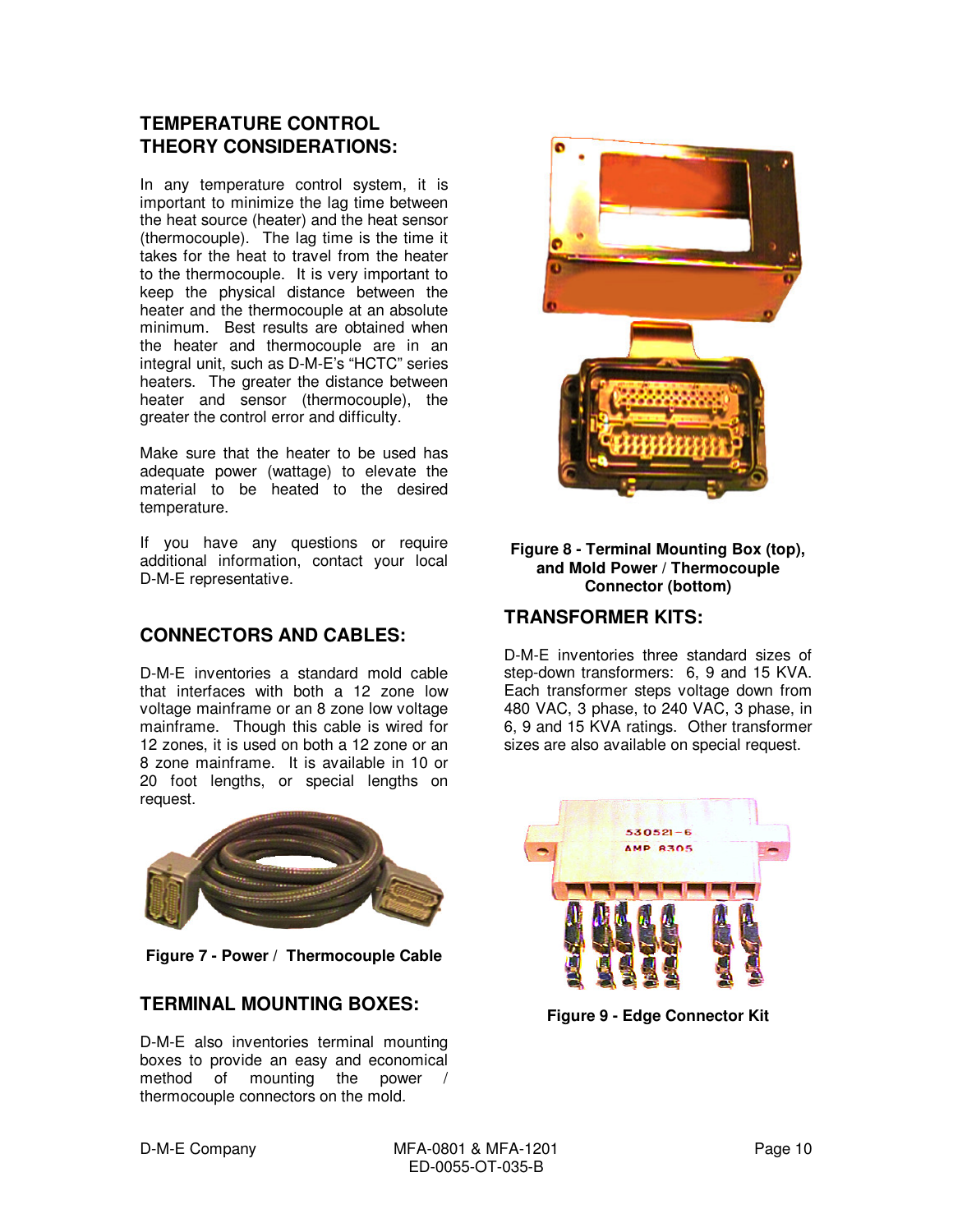To complete your temperature control system, the following accessories are suggested:

- ♦ Mold power / thermocouple connector and panel mount base, D-M-E #TPC-0001, (see figure 8).
- Terminal mounting box, D-M-E #PTC-0012, (see figure 8).
- ♦ Mold power / thermocouple cable in 10 foot length, D-M-E #CPT-1210 or 20 foot length, D-M-E #CPT-1220, (see figure 7).
- ♦ Temperature control modules. **NOTE: Temperature control modules are not included with this low voltage mainframe package, they must be**  ordered separately. #CSS-15-24 (24 VAC) module is the only module designed to operate in the low voltage sections of this mainframe. One module is required for each zone of low voltage temperature control. Any of the D-M-E temperature controllers designed to operate at 240 VAC will operate in the high voltage section of the mainframe, however, the D-M-E #CSS-15-02 (240 VAC) module is designed to optimally operate in the high voltage sections of this mainframe. One module is required for each zone of high voltage temperature control.
- For safety considerations, all unused zones must be covered with blank panels. Use one D-M-E #MFBP-10G blank panel for every zone that is not used.

## **REPLACEMENT PARTS:**

Replacement parts listed below:

| $\overline{\phantom{1}}$ SSS101 | #10-32 Set screw for<br>protective shield |
|---------------------------------|-------------------------------------------|
| <b>MPS0008</b>                  | Protective shield                         |
|                                 | 8-zone                                    |
| MPS0012                         | Protective shield                         |
|                                 | 12-zone                                   |
| CBD50                           | 50 amp                                    |
|                                 | circuit breaker                           |

| CBD75          | 70 amp<br>circuit breaker                          |
|----------------|----------------------------------------------------|
| RPM0004        | Amber neon light<br>used on breaker<br>panel       |
| RPM0044        | Card guide                                         |
| RPM0046        | Pins for edge card<br>connector                    |
| <b>RPM0048</b> | Extraction tool for<br>edge card connector<br>pins |
| <b>CKF312G</b> | Edge card connector<br>kit (connector & 7          |

Below is the required mounting pattern for a terminal mounting box D-M-E #PTC-0012 (see figure 8).





## **TROUBLESHOOTING:**

If the fuses in a module clear upon initial power up, the heater output(s) are probably grounded.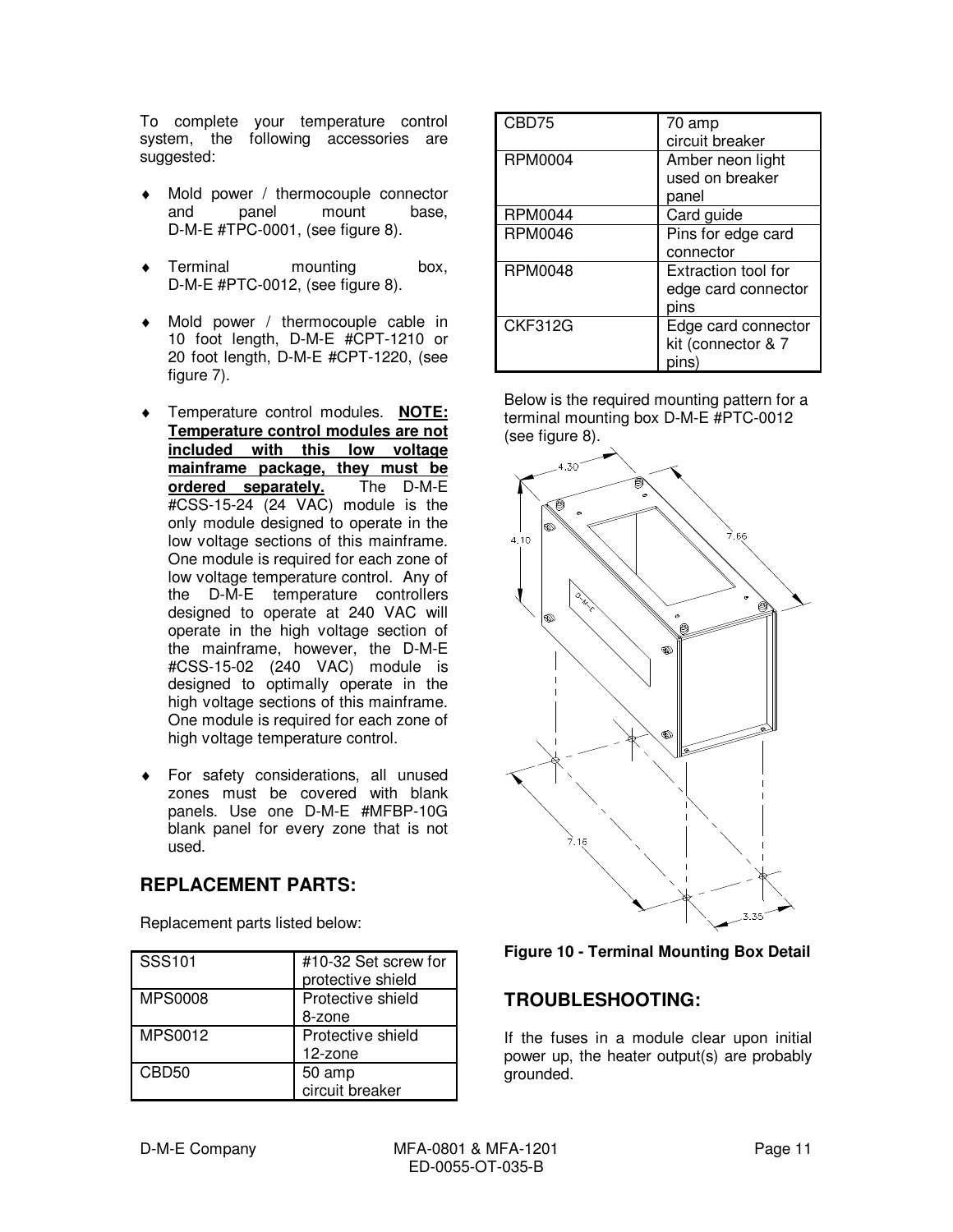Also, the cleared (blown) fuse indicator for F1 will not illuminate when used with grounded heaters.

For proper operation, the heater output switched by the triac CANNOT be grounded. Only the unswitched leg should be grounded. (See figure 11, below)



**Figure 11 - Mold Wiring / Grounding**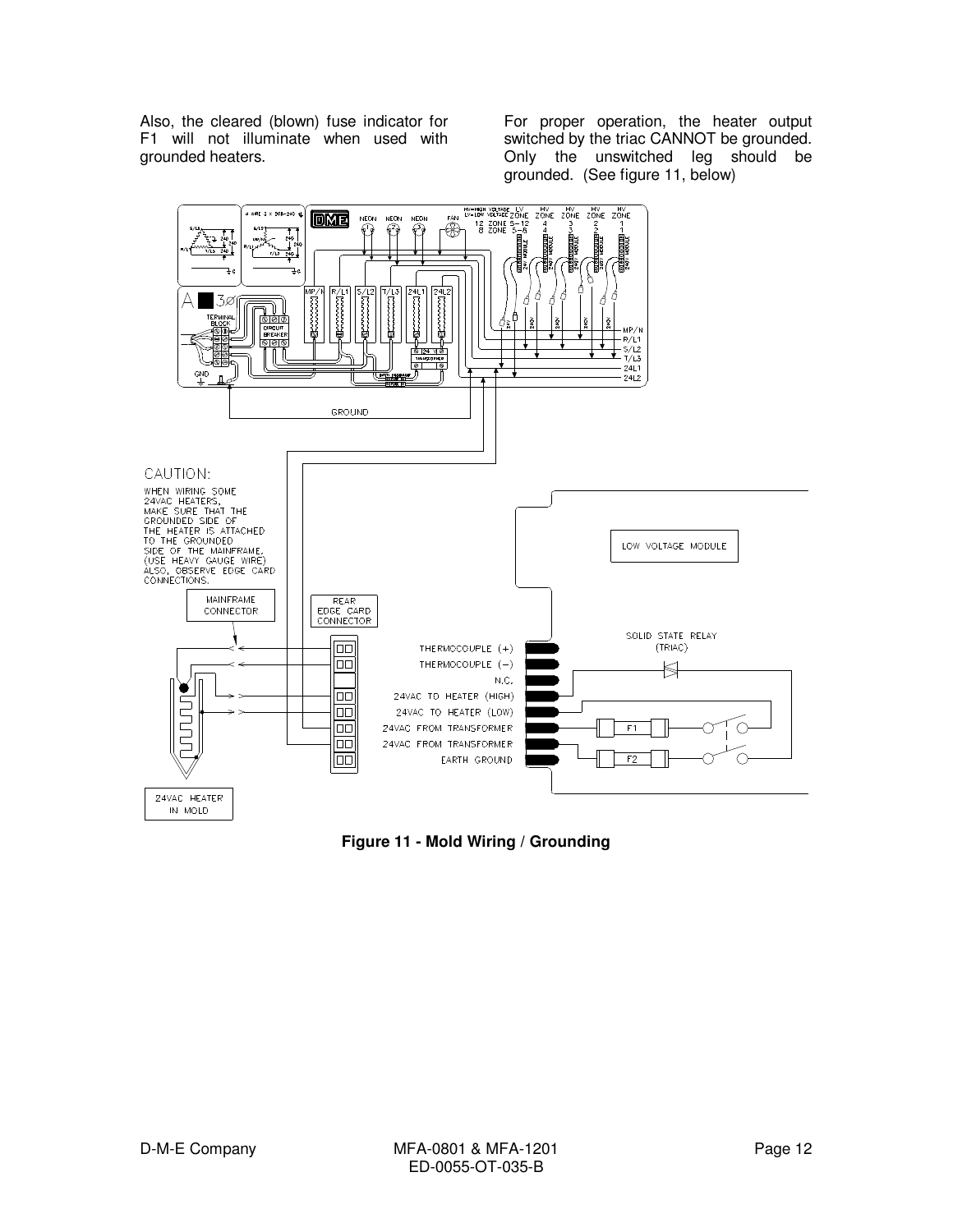

**Figure 12 - Back Panel Wiring, Diagram A** 



**Figure 13 - Back Panel Wiring, Diagram B** 



**Figure 14 - Back Panel Wiring, Diagram C**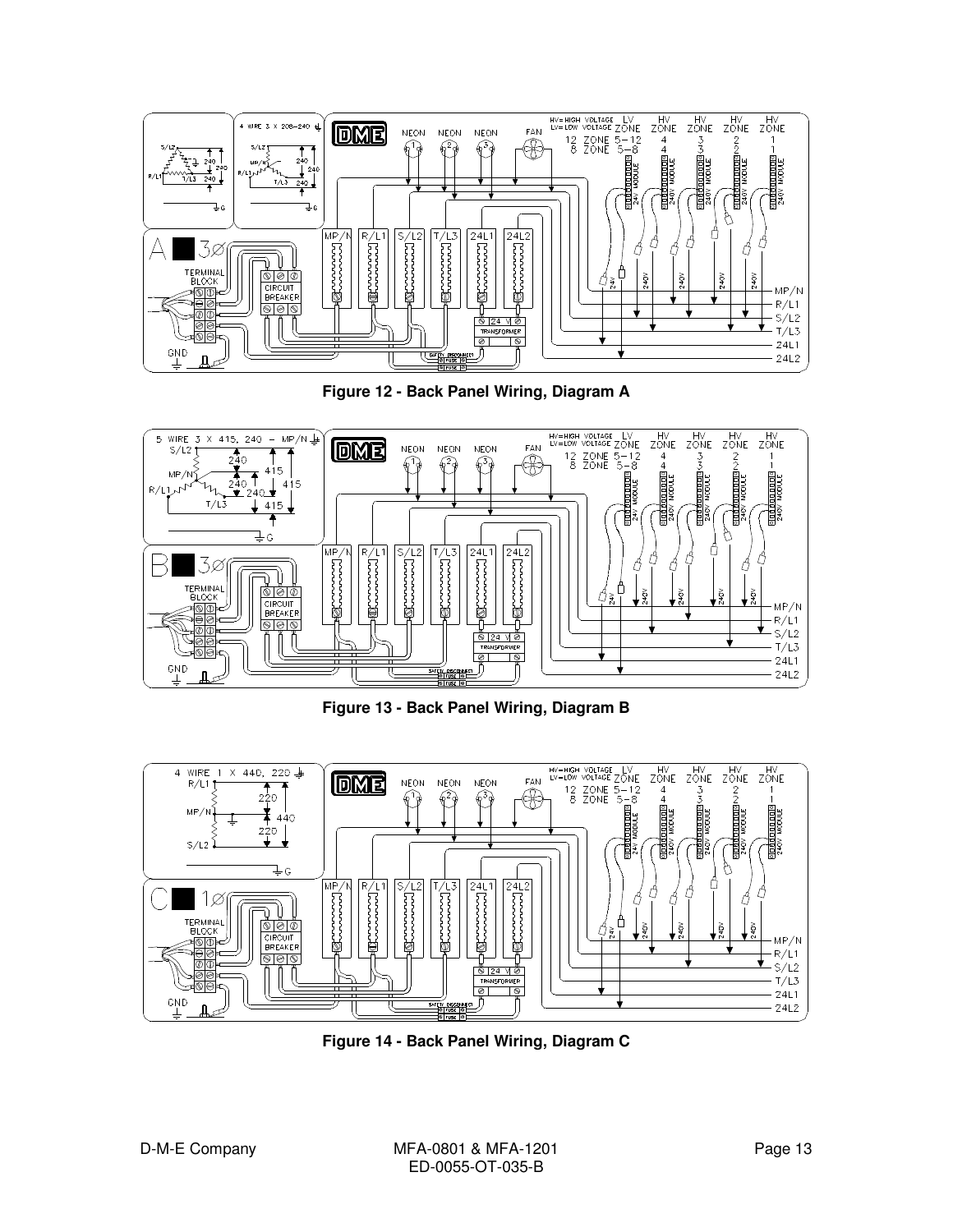

**Figure 15 - Back Panel Wiring, Diagram D**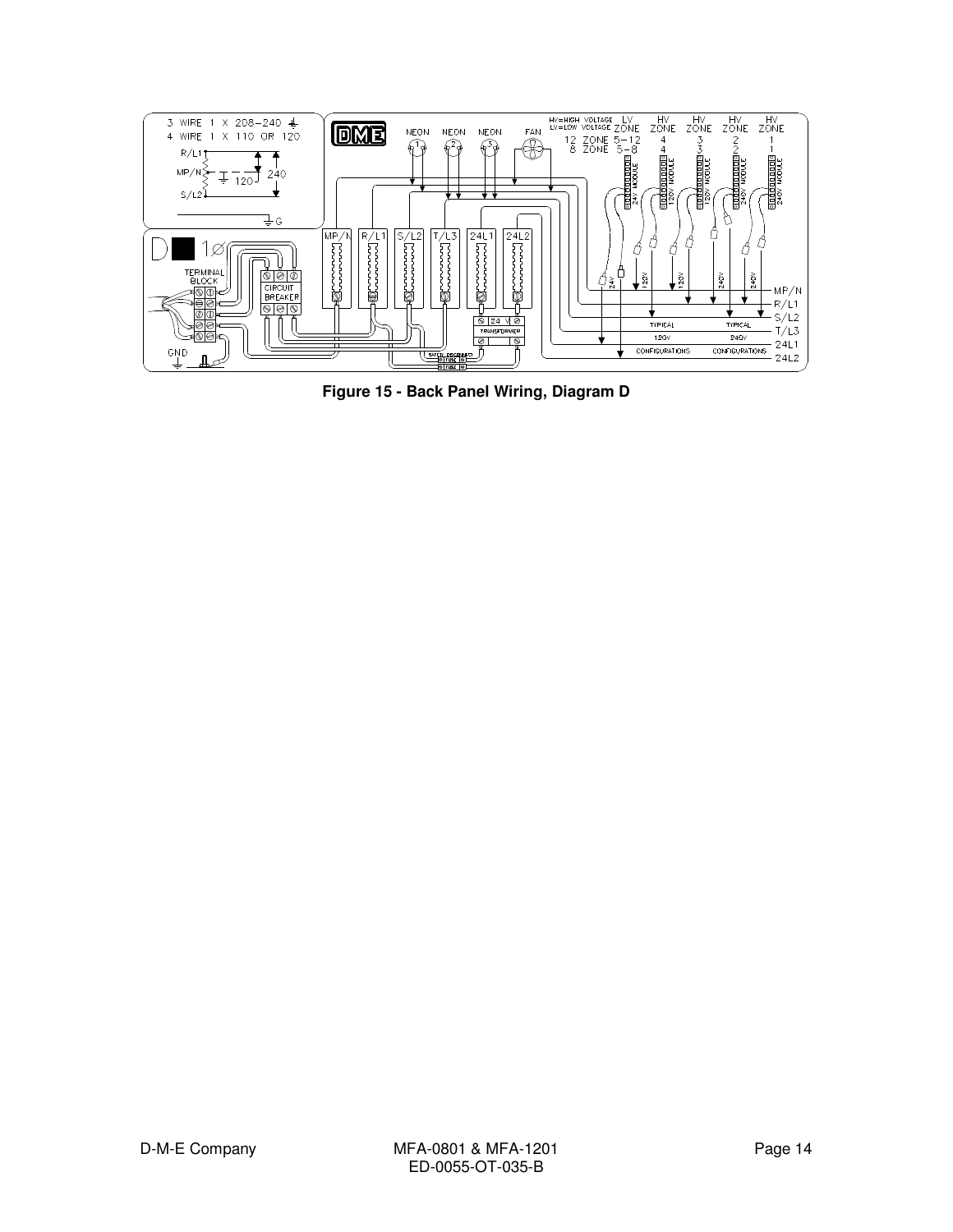

**Figure 16 - Mold Connections (Mold Connector)**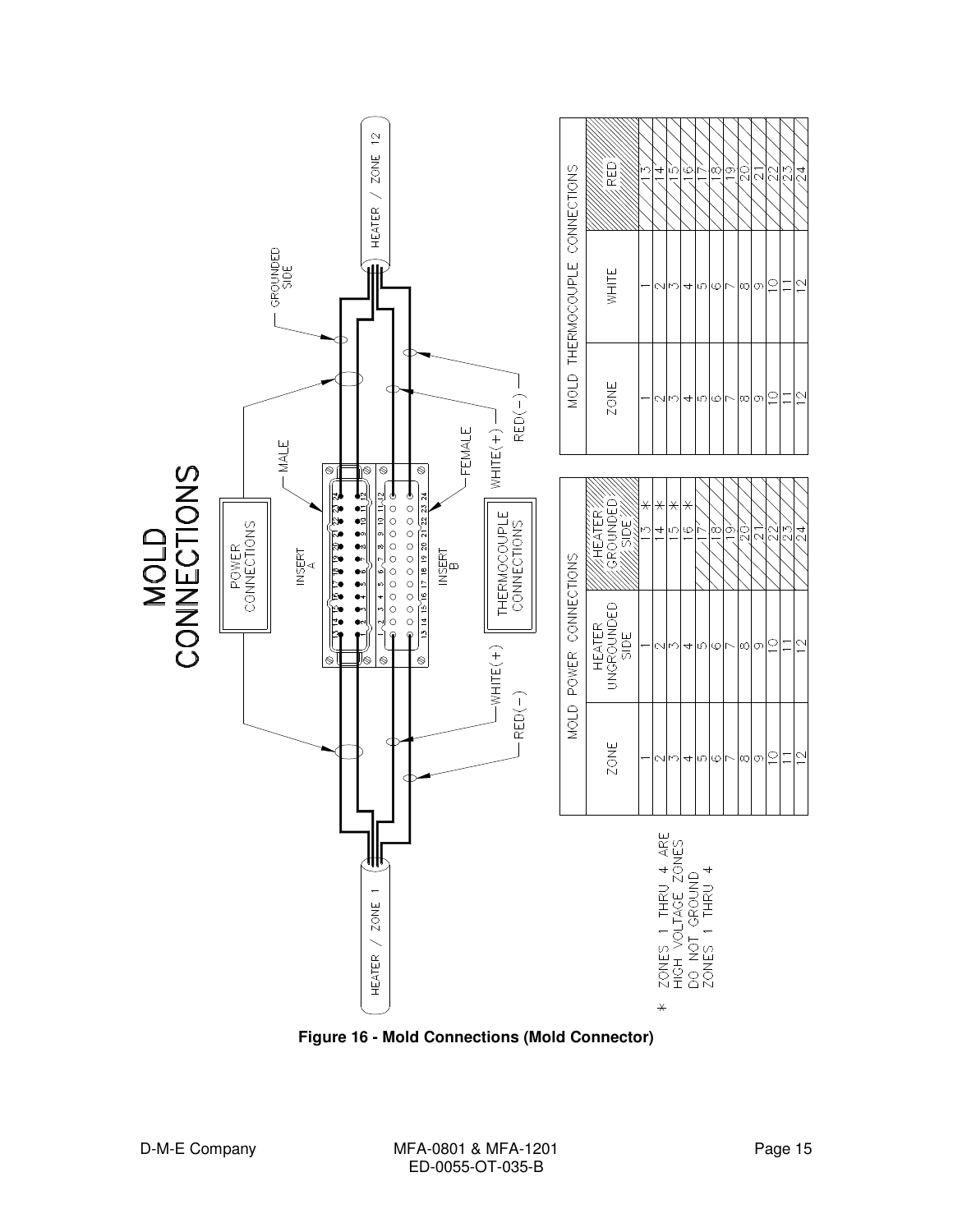

D-M-E Company **MFA-0801 & MFA-1201** Page 16 ED-0055-OT-035-B